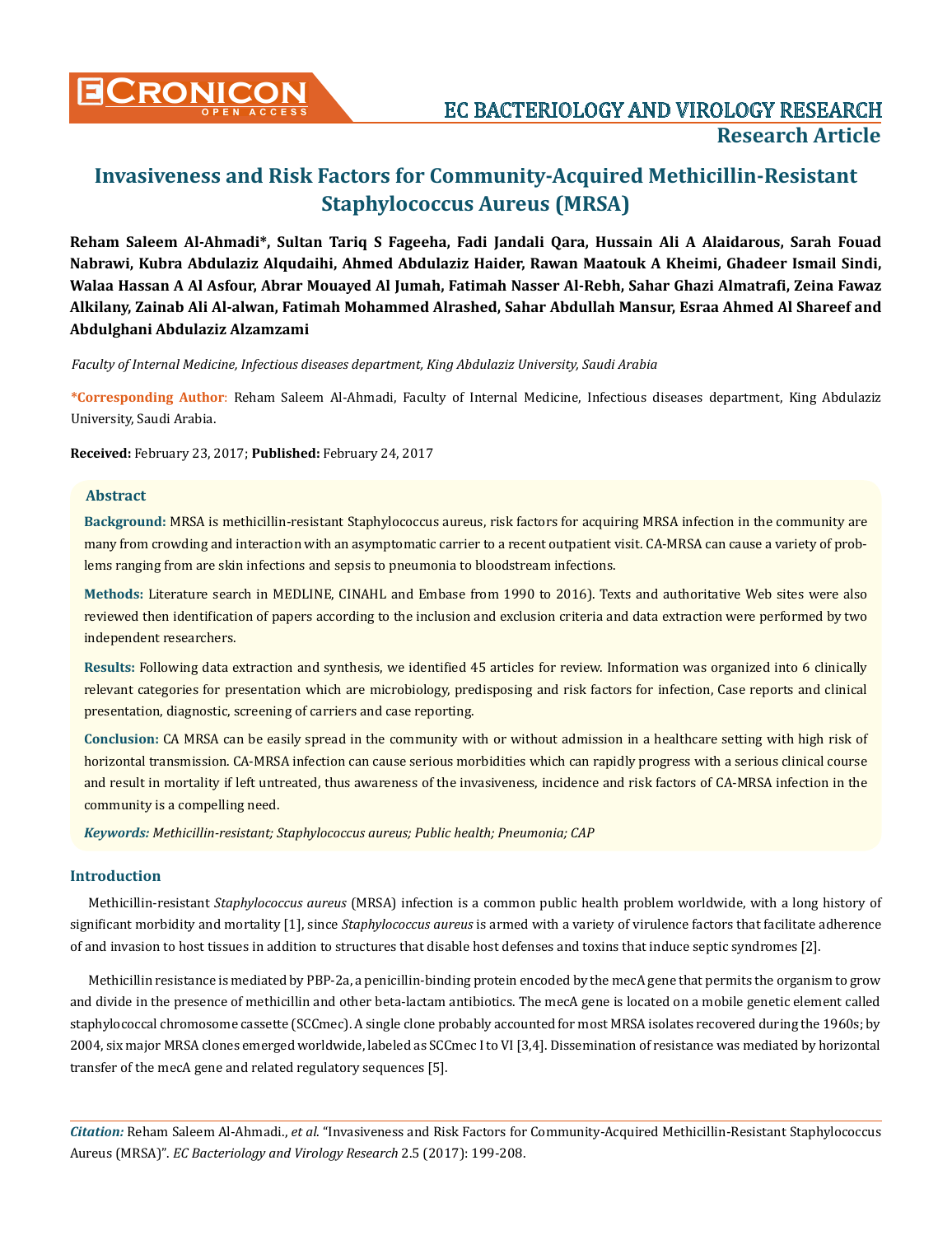200

*S. aureus* has acquired genes that promote resistance for several classes of antibiotics; the most important to date is the mecA gene that confers resistance to methicillin and almost all β-lactams [6].

MRSA strains associated with hospitals are referred to as hospital-acquired MRSA (HA-MRSA) and are the most common cause of hospital-acquired infections [7,8]. While Strains associated with the community are referred to as community-acquired MRSA (CA-MRSA) and are also present in people who serve as asymptomatic carriers [9]. Methicillin-resistant *S. aureus* is the leading cause of skin and soft tissue infection in patients reporting to emergency departments for treatment [10], with a rising rate in primary care clinics [11] and intensive care units. Invasive MRSA-related conditions most commonly reported include septic shock (56%), pneumonia (32%), endocarditis (19%), bacteremia (10%), and cellulitis (6%) [12].

Community-associated MRSA (CA-MRSA) has also increased; an incidence of 59% of CA-MRSA in skin and soft tissue infections was reported by emergency departments in 11 US cities13, making MRSA the most frequently isolated agent in this type of pathology. These figures, together with the risk of development of glycopeptide-resistant *S. aureus,* make the need for worldwide implementation of effective measures for the prevention of transmission of MRSA essential, both in hospitals and within the community.

From the clinical point of view, methicillin-resistant *S. aureus* (MRSA) has become the primary pathogen of skin and soft tissue infections, but invasive infections also occur [2-14]. Among them, nosocomial pneumonia (NP), healthcare-associated pneumonia (HCAP) and community-acquired pneumonia (CAP) are of major importance due to the morbidity and mortality attributed to them [15].

The strains associated with NP/HCAP and CAP have distinct characteristics. The former contains the staphylococcal cassette chromosome SCCmec types I-III, while the latter contains SCCmec types IV and V. In addition, community-acquired (CA)-MRSA strains are susceptible to more classes of antibiotics [16,17]. Finally, toxins like Panton–Valentine leukocidin (PVL) have been identified more frequently in CA-MRSA strains.

# **Materials and Methods**

#### **Literature search**

We carried out a retrospective study of patients with from 1990 to 2016 (studies with relevant endpoints were found to be between 1993 and 2012).

Data Sources are MEDLINE (via PubMed) EMBASE and Cochrane Library.

Search terms are MRSA, methicillin-resistant Staphylococcus aureus, and Staphylococcus aureus.

#### Data extraction

Search results were screened by scanning abstracts for the following Inclusion Criteria:

- Content of the article related to the epidemiology or/and clinical management of MRSA
- Randomized controlled trials (RCTs), controlled clinical trials (RCTs), comparative studies, studies with irrelevant endpoints were excluded.

Two reviewers independently reviewed studies, abstracted data, and resolved disagreements by consensus. Studies were evaluated for quality. A review protocol was followed throughout. A total of 45 studies were reviewed.

#### **Results**

Searches identified 236 publications in addition to another 12 publications that were found through manual research. After removal of duplicates, abstracts and titles 219 publications were assessed as identified from title and abstract, and 54 papers were excluded. There were 10 papers full text could not be retrieved, also 30 papers excluded because they did not discuss the present study's relevant endpoint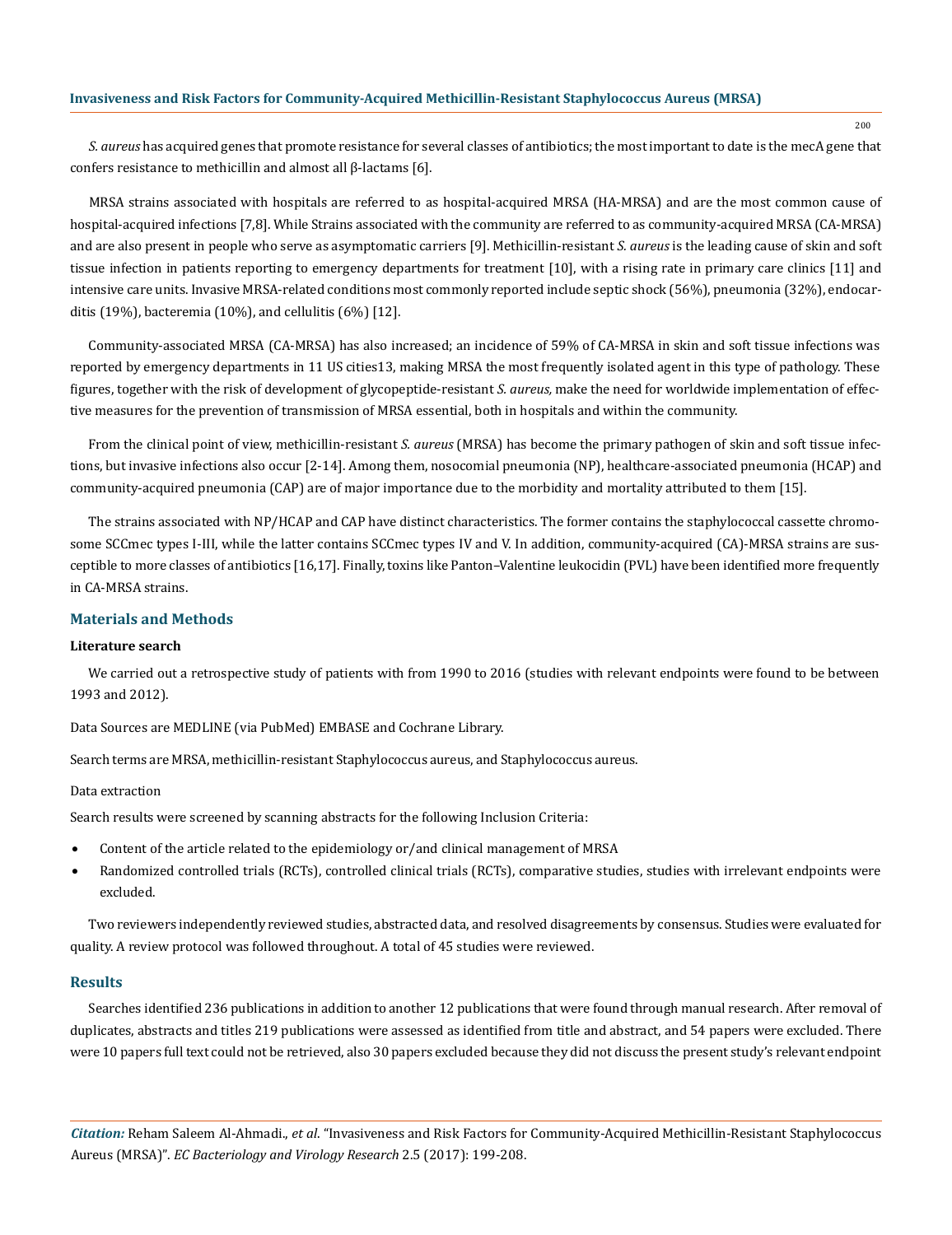(safety, complications and effectiveness of TT) and another 42 papers excluded for having the same cohort. We followed the Preferred Reporting Items for Systematic Reviews and Meta-Analyses (PRISMA) guidelines in reporting the results.



Finally, 45 publications were selected to be studied in the present review.

# **Microbiological classification of MRSA**

*Staphylococcus aureus* is a gram-positive, nonmotile, pus-producing coccus [18]. Microscopically, *S. aureus* has the appearance of 0.5- 1.5 µm balls that are clumped together, like grapes [19]. There are more than 200 strains of *S. aureus* [20]. *Staphylococcus aureus* possesses several virulence factors that, combined with its increasing antibiotic resistance, contribute to its success as an infective agent [19].

# **Predisposing and risk factors for CA-MRSA**

In general terms, the primary risk factor for MRSA infection in the inpatient setting is a compromised immune system. Those most at risk for infection are infants, [20] the elderly, [21,22] the chronically ill, [23] burn survivors, [20] organ transplants recipients, cancer patients receiving chemotherapy agents, [24] steroid users, [24] diabetic patients, [7] intravenous drug users, and those with AIDS [7]. However, in the outpatient or community setting, risk factors for CA-MRSA infection include exposure to an individual with MRSA, usually skinto-skin contact, and exposure to environments favorable to crowding [23] or a lack of cleanliness [21,25]. Community-acquired MRSA is more common in competitive athletes [9,21], military personnel [9,21,56], and prison inmates [9,21,27]. In the community, MRSA tends to affect younger, healthier people [21,22] such as college students [28]. Outbreaks have also been reported in children [9,29], the home-

*Citation:* Reham Saleem Al-Ahmadi., *et al*. "Invasiveness and Risk Factors for Community-Acquired Methicillin-Resistant Staphylococcus Aureus (MRSA)". *EC Bacteriology and Virology Research* 2.5 (2017): 199-208.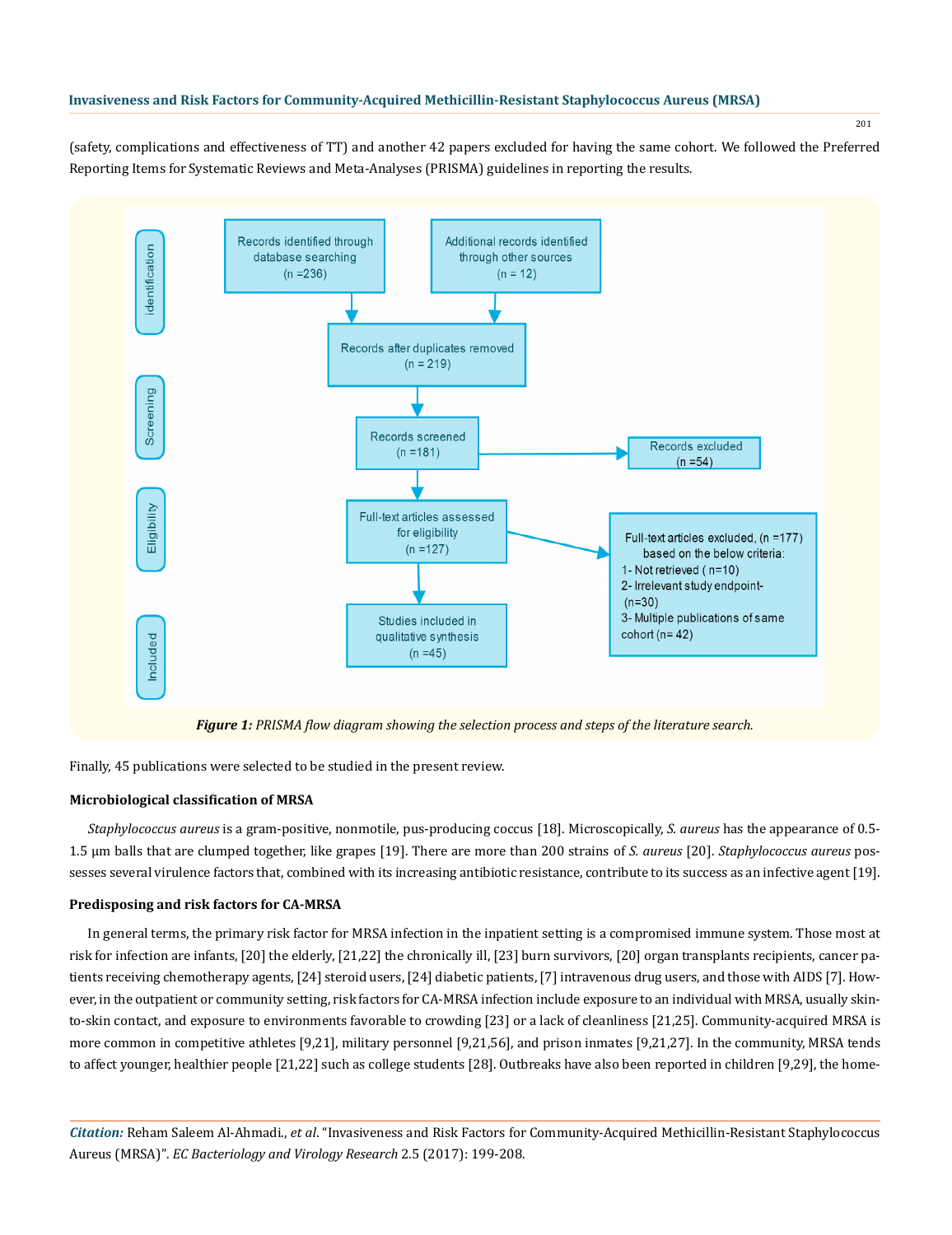less [9,21], men who have sex with men [47], some Native American groups [21], and injection drug users [30]. The CDC advocates the "5 Cs" (crowding, frequent skin-to-skin contact, compromised skin, contamination, lack of cleanliness) as important to MRSA transmission.

# **Case reports of CA-MRSA**

A study conducted by Centers for Disease Control and Prevention (CDC) 31,Atlanta, USA in 2008- Table 1- has reported a higher rate for Bloodstream Infection (57%), Osteomyelitis (13%), Endocarditis (10%), Cellulitis (18%) caused by CA-MRSA compared to hospital-onset (HO) cases ; where MRSA culture was obtained on or after the fourth calendar day of hospitalization, where admission is hospital day 1 and healthcare-associated community-onset (HACO) cases where the culture was obtained in an outpatient setting or before the fourth calendar day of hospitalization and had one of more of the following: 1) a history of hospitalization, surgery, dialysis, or residence in a long term care facility in the previous year, or 2) the presence of a central vascular catheter within 2 days prior to MRSA culture.

| <b>Syndrome</b> <sup>a</sup>                 | CA        | <b>HACO</b> | HO          | CA    | <b>HACO</b> | H <sub>0</sub> |
|----------------------------------------------|-----------|-------------|-------------|-------|-------------|----------------|
|                                              | $(n=948)$ | $(n=3,282)$ | $(n=1,298)$ |       |             |                |
| Bloodstream Infection with other syndrome    | 223       | 1.187       | 597         | 24%   | 36%         | 46%            |
| Bloodstream Infection with no other syndrome | 536       | 1.670       | 479         | 57%   | 51%         | 37%            |
| Pneumonia                                    | 155       | 468         | 234         | 16%   | 14%         | 18%            |
| Lower Respiratory Infection <sup>b</sup>     | 50        | 105         | 94          | 5%    | 3%          | 7%             |
| Osteomyelitis                                | 120       | 335         | 109         | 13%   | 10%         | 8%             |
| Endocarditis                                 | 92        | 200         | 46          | 10%   | 6%          | 4%             |
| <b>Cellulitis</b>                            | 166       | 284         | 59          | 18%   | 9%          | 5%             |
| Wounds - Surgica <sup>l</sup> c              | 6         | 174         | 44          | $1\%$ | 5%          | 3%             |
| Wounds - Decubitus/Pressure Ulcers           | 18        | 101         | 21          | 2%    | 3%          | 3%             |

# *Table 1: Reported Clinical Syndrome by Epidemiologic Class.*

*HO: hospital-onset, if the MRSA culture was obtained on or after the fourth calendar day of hospitalization; HACO: healthcare-associated community-onset, f the MRSA culture was obtained on or after the fourth calendar day of hospitalization if the culture was obtained in an outpatient setting or before the fourth calendar day of hospitalization and had one of more of the following: 1) a history of hospitalization, surgery, dialysis, or residence in a long term care facility in the previous year, or 2) the presence of a central vascular catheter within 2 days prior to MRSA culture; CA: Community acquired; if none of the previously mentioned criteria are met.*

*a Some case patients had more than one syndrome.*

*b Lower Respiratory Infection is defined as: a patient with pneumonia documented in their discharge summary, who has a positive MRSA non-sterile respiratory specimen with accompanying chest radiology results documenting any of the following: bronchopneumonia/pneumonia, air space density/opacity, new or changed infiltrates.*

*c Combines deep tissue/organ infection and infection of a surgical wound, post operatively.*

*d Category includes skin abscess, necrotizing fasciitis, gangrene, non-traumatic wounds.*

 *S. aureus* is responsible for 1-10% of Community-acquired pneumonia (CAP) cases reported in the literature [32].

We have identified seven case series discussing CAP published between 1993 and 2007 for a comparative study. The findings concurred with a systematic review conducted by Vardakas., *et al*. [33] on Incidence, characteristics and outcomes of patients with severe community acquired-MRSA pneumonia.

The characteristics of patients reported in these case series are shown in table 2 while outcome is presented in table 3. A total of 98 patients with MRSA CAP were included in these series. Of these, 52% of patients were male and 31% (for whom data was available) had risk

*Citation:* Reham Saleem Al-Ahmadi., *et al*. "Invasiveness and Risk Factors for Community-Acquired Methicillin-Resistant Staphylococcus Aureus (MRSA)". *EC Bacteriology and Virology Research* 2.5 (2017): 199-208.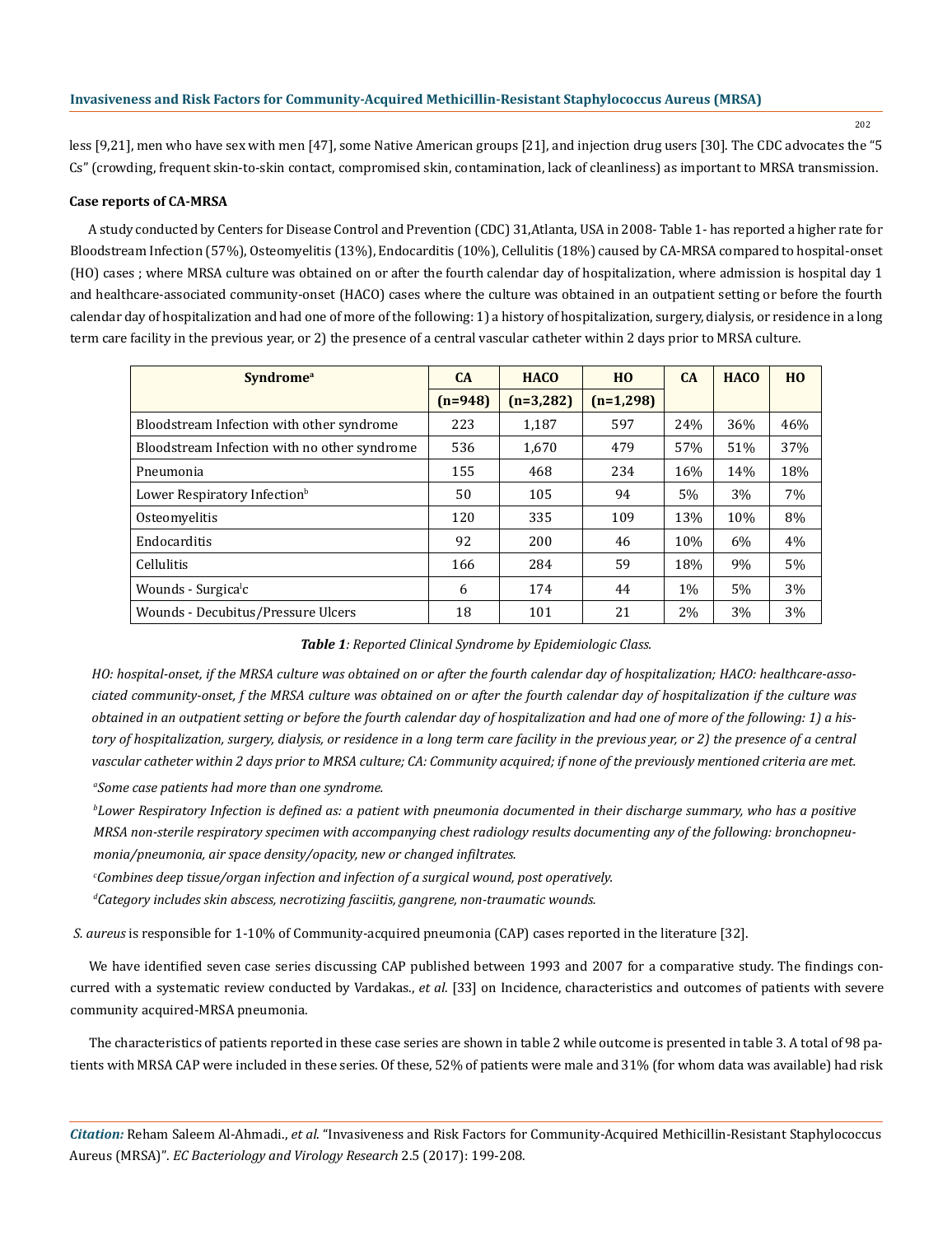factors for CA-MRSA. Influenza like symptoms was present in 57% of patients; influenza infection was documented by culture or serology in 38%. Radiographic or autopsy findings of necrotizing pneumonia were reported for 61% of patients. All patients who did not die in the emergency department or during transfer to another hospital were admitted to the hospital, of which 85% required ICU treatment. The duration of hospitalization varied between studies but, in general, the median length of stay was prolonged (>13 days). Finally, overall mortality was 39%; data regarding mortality attributable to MRSA CAP was not available.

The characteristics of patients with MRSA CAP were not reported separately. However, it was reported that appropriate empiric therapy was instituted in 43% of MRSA patients and 100% of MSSA patients. An interesting finding of this study was that empiric antibiotic therapy was initiated sooner in patients who died than those who survived (median 2 versus 5 days). In addition, median length of stay was shorter for influenza positive than influenza negative patients (16 versus 8.5 days). Leukopenia was associated with death in multivariate analysis. Kallen., *et al.* emphasized that the limitations of their study were its retrospective design, the possibility of reporting only more severe cases, the isolation of *S. aureus* mainly from sputum specimens that increased the probability to include patients simply colonized with *S. aureus* and the difficulty in collecting data regarding a preceding or concomitant influenza infection.

| <b>Study</b>               | Year of      | Gender      | Age (years)    | <b>MRSA</b>  | <b>Comorbidities</b> | <b>MRSA</b> risk | <b>Resistance to</b> |  |
|----------------------------|--------------|-------------|----------------|--------------|----------------------|------------------|----------------------|--|
|                            | <b>Study</b> | Male/Female |                | presentation |                      | factors          | antibiotics#         |  |
| Leroy 111                  | 1993         | <b>NA</b>   | NA             | 12/14(86)    | NA                   | NA               | <b>NA</b>            |  |
| Hageman 108                | 2004         | 8/9(47)     | $21(0.25-62)$  | 15/17(88)    | 5/17(29)             | 4/17(24)         | ERM 100 CLN          |  |
|                            |              |             |                |              |                      |                  | 91LEV 55             |  |
| Gonzalez 110               | 2005         | 12/2(86)    | $13(10-15)$    | 12/14(86)    | 2/14(14)             | 1/14(7)          | <b>ERM 100</b>       |  |
| Janvier 109                | 2006         | <b>NA</b>   | NA             | 5/5(100)     | NA                   | <b>NA</b>        | NA                   |  |
| Castaldo 106               | 2007         | 5/2(71)     | $14.2(0.8-16)$ | 7/7(100)     | 0/7(0)               | <b>NA</b>        | <b>NA</b>            |  |
| Kallen 105                 | 2007         | 21/30(41)   | $16$ (<1-81)   | 37/51(73)    | 27/48(56)            | 13/31(42)        | <b>ERM 93LEV 50</b>  |  |
| <b>Centers for Disease</b> | 2007         | 5/5(50)     | $17.5(0.3-48)$ | 10/10(100)   | 1/10(10)             | 4/10(21)         | ERM 100 CLN          |  |
| Control 107                |              |             |                |              |                      |                  | <b>20LEV 20</b>      |  |
| Total                      |              | 51/48(52)   | NA             | 98/118 (83)  | 35/96 (36)           | 22/72 (31)       | NA                   |  |

*Table 2: Characteristics of cases presented by the selected 8 studies for patients with (MRSA) community-acquired pneumonia (CAP).*

| <b>Study</b> | <b>Influenza</b> | <b>Proven</b> | <b>Necrotizing</b> | <b>PVL</b> | <b>Hospitalization</b> | <b>ICU</b> | Appropriate | Length    | <b>Death</b> | <b>Symptom</b> |
|--------------|------------------|---------------|--------------------|------------|------------------------|------------|-------------|-----------|--------------|----------------|
|              | like             | influenza     | pneumonia          | production |                        | treatment  | empirical   | of stay   |              | onset to       |
|              | symptoms         | infection     |                    |            |                        |            | therapy     | days      |              | death days     |
| Leroy        | <b>NA</b>        | NA            | <b>NA</b>          | NA         | 109/118                | NA         | 2/10(20)    | NA        | 3/14         | NA             |
| 111          |                  |               |                    |            | (92)                   |            |             |           | (21)         |                |
| Hageman      | 17/17            | 12/17         | 4/16               | 11/13(85)  | 5/5                    | 13/16      | 12/15(80)   | 13        | 5/17         | $7(3-73)$      |
| 108          | (100)            | (71)          | (25)               |            | (100)                  | (81)       |             | $(1-108)$ | $(29) +$     |                |
| Gonzalez     | 1/14(7)          | 1/14(7)       | NA                 | 14/14(100) | 14/14(100)             | 14/14      | NA          | 24.5      | 3/14         | $5(2-7)$       |
| 110          |                  |               |                    |            |                        | (100)      |             | $(1-120)$ | (21)         |                |
| Janvier      | <b>NA</b>        | 0/5(0)        | 5/5                | 5/5(100)   | 14/14(100)             | NA         | <b>NA</b>   | 24        | 1/5          | NA             |
| 109          |                  |               | (100)              |            |                        |            |             | $(5-42)$  | (20)         |                |
| Castaldo     | <b>NA</b>        | NA            | 7/7                | NA         | 10/10(100)             | 7/7(100)   | NA          | 30        | 3/7          | $30(5-51)$     |
| 106          |                  |               | (100)              |            |                        |            |             | $(5-53)$  | (43)         |                |

*Citation:* Reham Saleem Al-Ahmadi., *et al*. "Invasiveness and Risk Factors for Community-Acquired Methicillin-Resistant Staphylococcus Aureus (MRSA)". *EC Bacteriology and Virology Research* 2.5 (2017): 199-208.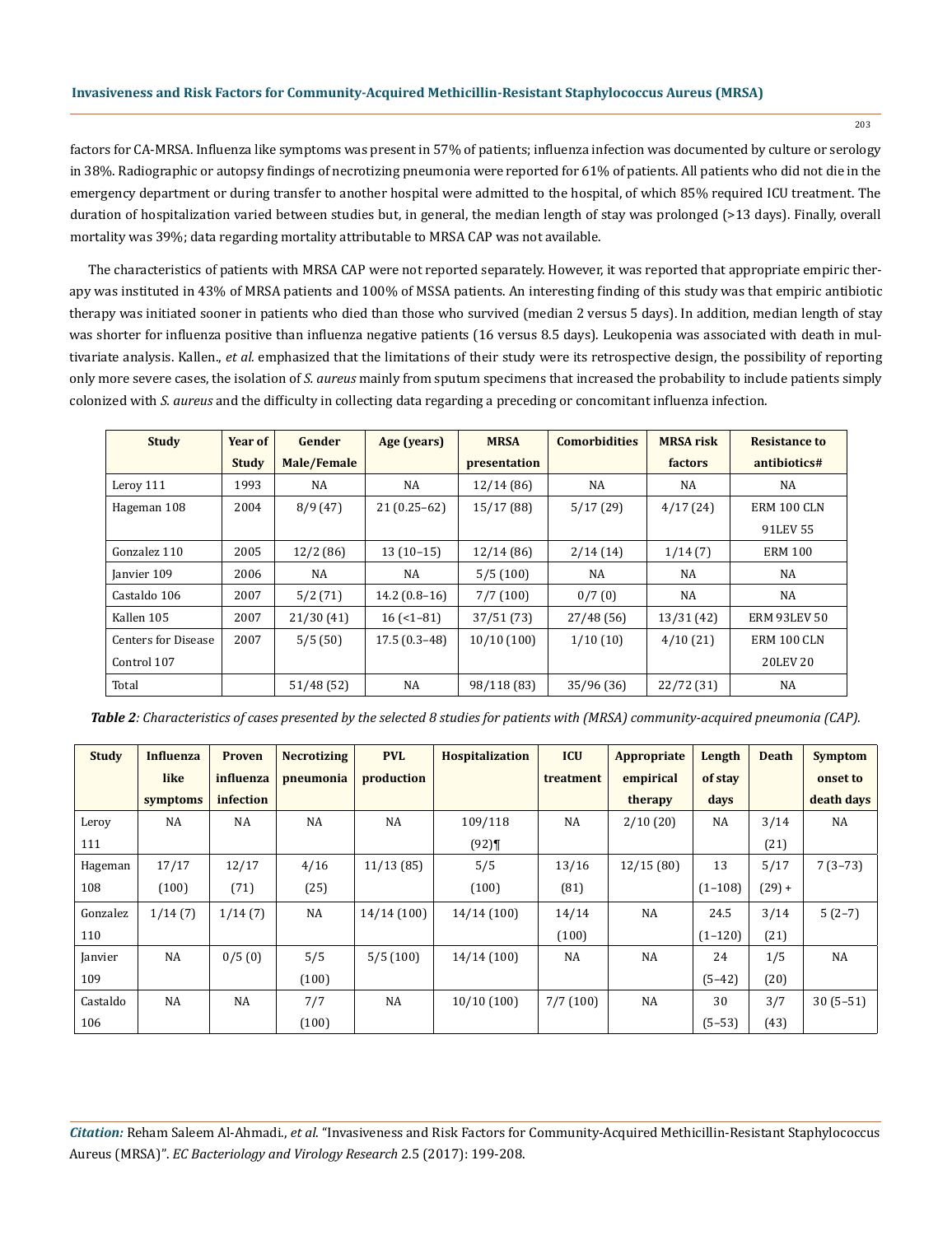| Kallen  | 22/47 | 11/33    | NA    | 16/17(94)  | 7/7(100)  | 34/43 | 26/51(51)  | 16       | 24/47  | $4(1-33)$   |
|---------|-------|----------|-------|------------|-----------|-------|------------|----------|--------|-------------|
| 105     | (47)  | (33)     |       |            |           | (74)  |            | $(2-19)$ | (51)   |             |
| Centers | 10/10 | 6/10(60) | 7/10  | 10/10(100) | 16/17(94) | NA    | NA         | NA       | 6/10   | $3.5(2-25)$ |
| for     | 100)  |          |       |            |           |       |            |          | (60)   |             |
| Disease |       |          | (70)  |            |           |       |            |          |        |             |
| Control |       |          |       |            |           |       |            |          |        |             |
| 107     |       |          |       |            |           |       |            |          |        |             |
| total   | 50/88 | 30/79    | 23/38 | 56/59 (95) |           | 68/80 | 21/76 (53) | NA       | 45/114 | NA          |
|         | (57)  | (38)     | (61)  |            |           | (85)  |            |          | (39)   |             |

*Table3: Clinical manifestation of cases presented by the selected 8 studies for patients with (MRSA) community-acquired pneumonia (CAP).*

In ambulatory health care and community settings, the majority of MRSA infections are cutaneous, involving cellulitis, an abscess, or both [21]. Simple inspection and basic health history questions will provide much information in the identification of MRSA. Pain and pus production at the site of infection are characteristic of *S. aureus* infections [34], and the infection is often accompanied by inflammation and swelling [21,30,35,36]. Cutaneous MRSA lesions will frequently occur at the site of an abrasion or cut, even if the injury is mild [30,36]. For example, athletes with artificial turf abrasions or who have used cosmetic shaving have developed MRSA skin infections [37]. Manual therapists should be vigilant for cutaneous staphylococcal lesions, such as cellulitis [21], abscesses, folliculitis [35,38], furuncles, carbuncles, erysipelas, and impetigo [30]. Methicillin-resistant *S aureus* should be considered as a potential diagnosis for any pus-producing skin lesion. For cutaneous CA-MRSA, differential diagnoses may include spontaneous abscesses [21] and lesions that appear to be spider bites.

# **CA-MRSA diagnosis**

On isolating any MRSA strains with clinical and epidemiological suspicion of CA-MRSA, further laboratory characterization needs to be undertaken to support the diagnosis. SCCmec typing is performed by determining the combination of two attributes: the class of the mec gene complex, and with the type of the ccr (chromosomal cassette recombinase) gene complex. The former comprises classes A to C, and the latter comprises types 1-3. The technique employed is polymerase chain reaction (PCR), either using individual reactions or in a multiplex format [41]. In addition, the presence of the PVL gene is also detected by PCR [42]. The turnaround time of these molecular characterization tests is one day. Currently in Hong Kong, MRSA strains harboring SCCmec type IV or V, together with the presence of the PVL gene, are designated CA-MRSA. Although CA-MRSA strains are generally considered to be susceptible to most non- lactam antibiotics, multi-resistant phenotypes are not uncommonly encountered, such that the presumptive designation of non-multi-resistant MRSA strains as CA-MRSA is not reliable.

#### **Screening for carriers**

One important aspect in the control of CA-MRSA is the screening of close contacts of patients for carriage of the strain, for example, nasal and axilla swabs. In the laboratory, these are inoculated onto selective medium containing antimicrobials to suppress the growth of competing organisms. Any suspected MRSA isolates will be subjected to identification, susceptibility testing and molecular characterization tests [43].

#### **Reporting of cases**

Although national reporting is not currently required, reporting of individual MRSA cases is mandatory in some states. For example, since 2008, the state of California has required severe infections or any clusters or outbreaks of MRSA to be reported [44]. Because policies pertaining to the reporting of MRSA infections are ever-developing, providers should check with their state health department to

*Citation:* Reham Saleem Al-Ahmadi., *et al*. "Invasiveness and Risk Factors for Community-Acquired Methicillin-Resistant Staphylococcus Aureus (MRSA)". *EC Bacteriology and Virology Research* 2.5 (2017): 199-208.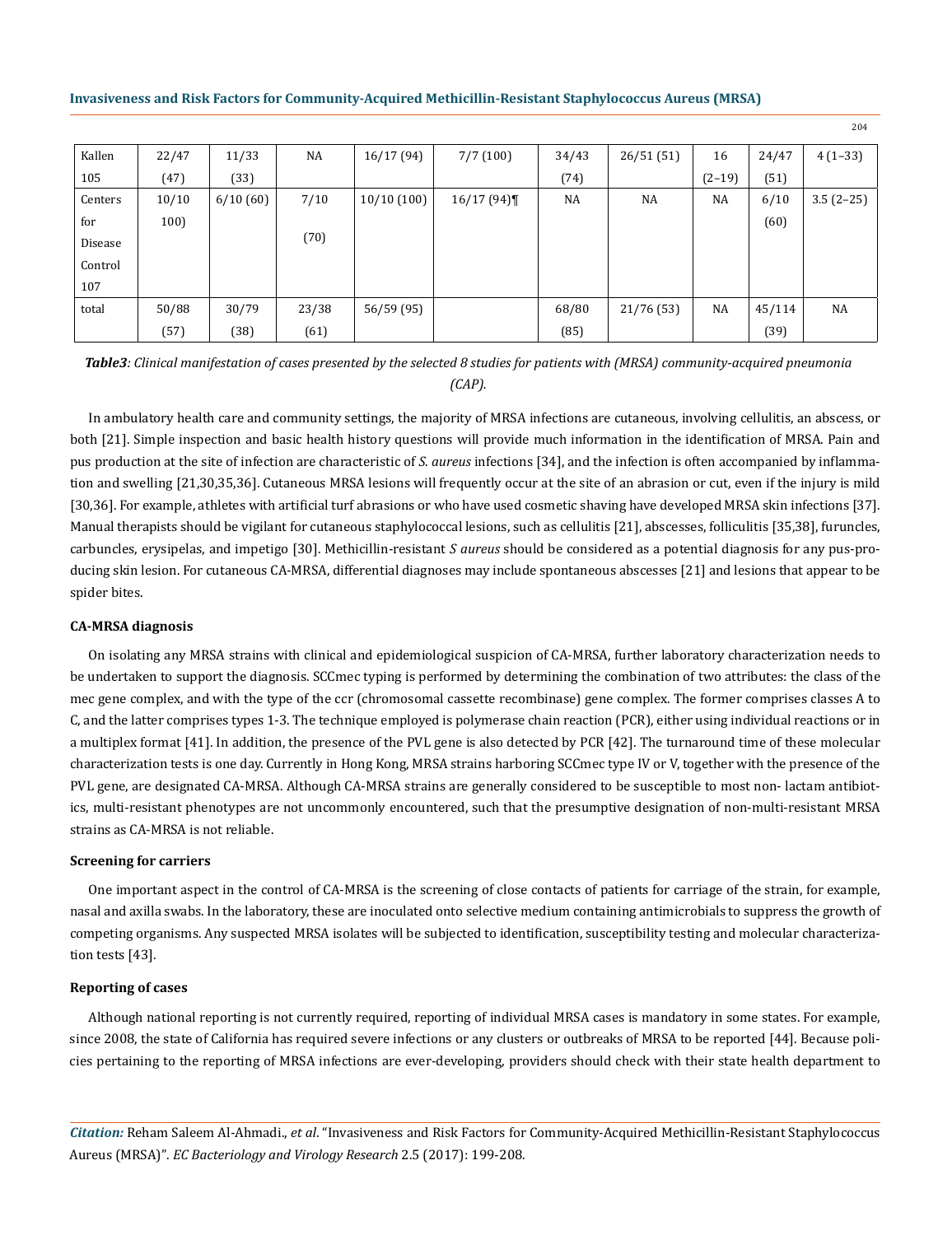205

determine if MRSA is considered reportable where they practice [25]. If a practitioner recognizes a concentration of MRSA cases, such as in a sports team or at a summer camp, obligatory reporting to public health authorities is required [24]. Hospitals are required to report MRSA infection rates within their hospital-acquired infection rates [45].

# **Discussion**

*Staphylococcus aureus* is a common bacterium in humans and a potent pathogen possessing numerous virulence factors that enhance its opportunity to thrive [19].

Some strains of *S. aureus* have developed resistance to antibiotic medications, including methicillin and drugs in its class, giving such specific strains of *S. aureus* the deserved name of MRSA. This drug resistance has developed rapidly and continues to evolve with each new medication developed to combat this infectious agent.

Manual therapists who work directly with patients and athletes in the health care environment should be informed of this potentially harmful infection and take action to recognize and prevent it [39].

A large proportion of MRSA-positive persons may have acquired their strains outside the hospital setting, and their MRSA strains were non-multiresistant, showed an HVR type A, and differed genotypically from epidemic strains found in hospitalized patients. None of the epidemic multiresistant hospital strains were prevalent in non-hospitalized persons. MRSA may also emerge as a community-acquired pathogen as a consequence of horizontal acquisition of the mecA gene to a previously susceptible *S. aureus* strain type 40.

# **Conclusion**

CA MRSA can be easily spread in the community with or without admission in a healthcare setting with high risk of horizontal transmission. CA-MRSA infection can cause serious morbidities which can rapidly progress with a serious clinical course and result in mortality if left untreated, thus awareness of the invasiveness, incidence and risk factors of CA-MRSA infection in the community is a compelling need.

# **Bibliography**

- 1. Klevens R M., *et al*. "Invasive methicillin-resistant Staphylococcus aureus [infections in the United States."](https://www.ncbi.nlm.nih.gov/pubmed/17940231) *JAMA* 298.15 (2007): 1763- [1771.](https://www.ncbi.nlm.nih.gov/pubmed/17940231)
- 2. [Archer GL. "Staphylococcus aureus: a well-armed pathogen."](https://www.ncbi.nlm.nih.gov/pubmed/9597249) *Clinical Infectious Diseases* 26.5 (1998): 1179-1181.
- 3. Enright MC., *et al.* ["The evolutionary history of methicillin-resistant Staphylococcus aureus \(MRSA\)."](https://www.ncbi.nlm.nih.gov/pubmed/12032344) *Proceedings of The National [Academy of Sciences of The United States of America](https://www.ncbi.nlm.nih.gov/pubmed/12032344)* 99.11 (2002): 7687.
- 4. Ito T., *et al.* ["Novel type V staphylococcal cassette chromosome mec driven by a novel cassette chromosome recombinase, ccrC"](https://www.ncbi.nlm.nih.gov/pubmed/15215121) *An[timicrob Agents Chemother](https://www.ncbi.nlm.nih.gov/pubmed/15215121)* 48.7 (2004): 2637.
- 5. Archer GL., *et al.* ["Dissemination among staphylococci of DNA sequences associated with methicillin resistance"](https://www.ncbi.nlm.nih.gov/pmc/articles/PMC284478/) *Antimicrob Agents Chemother* [38.3 \(1994\): 447.](https://www.ncbi.nlm.nih.gov/pmc/articles/PMC284478/)
- 6. Zetola N., *et al*[. "Community-acquired meticillin-resistant Staphylococcus aureus: an emerging threat."](https://www.ncbi.nlm.nih.gov/pubmed/15854883) *The Lancet Infectious Diseases* [5.5 \(2005\): 275-286.](https://www.ncbi.nlm.nih.gov/pubmed/15854883)
- 7. [Archer G L. "Staphylococcus aureus: a well-armed pathogen."](https://www.ncbi.nlm.nih.gov/pubmed/9597249) *Clinical Infectious Diseases* 26.5 (1998): 1179-1181.
- 8. [Deresinski S. "Methicillin-resistant Staphylococcus aureus: an evolutionary, epidemiologic, and therapeutic odyssey."](https://www.ncbi.nlm.nih.gov/pubmed/15712079) *Clinical Infectious Diseases* [40.4 \(2005\): 562-573.](https://www.ncbi.nlm.nih.gov/pubmed/15712079)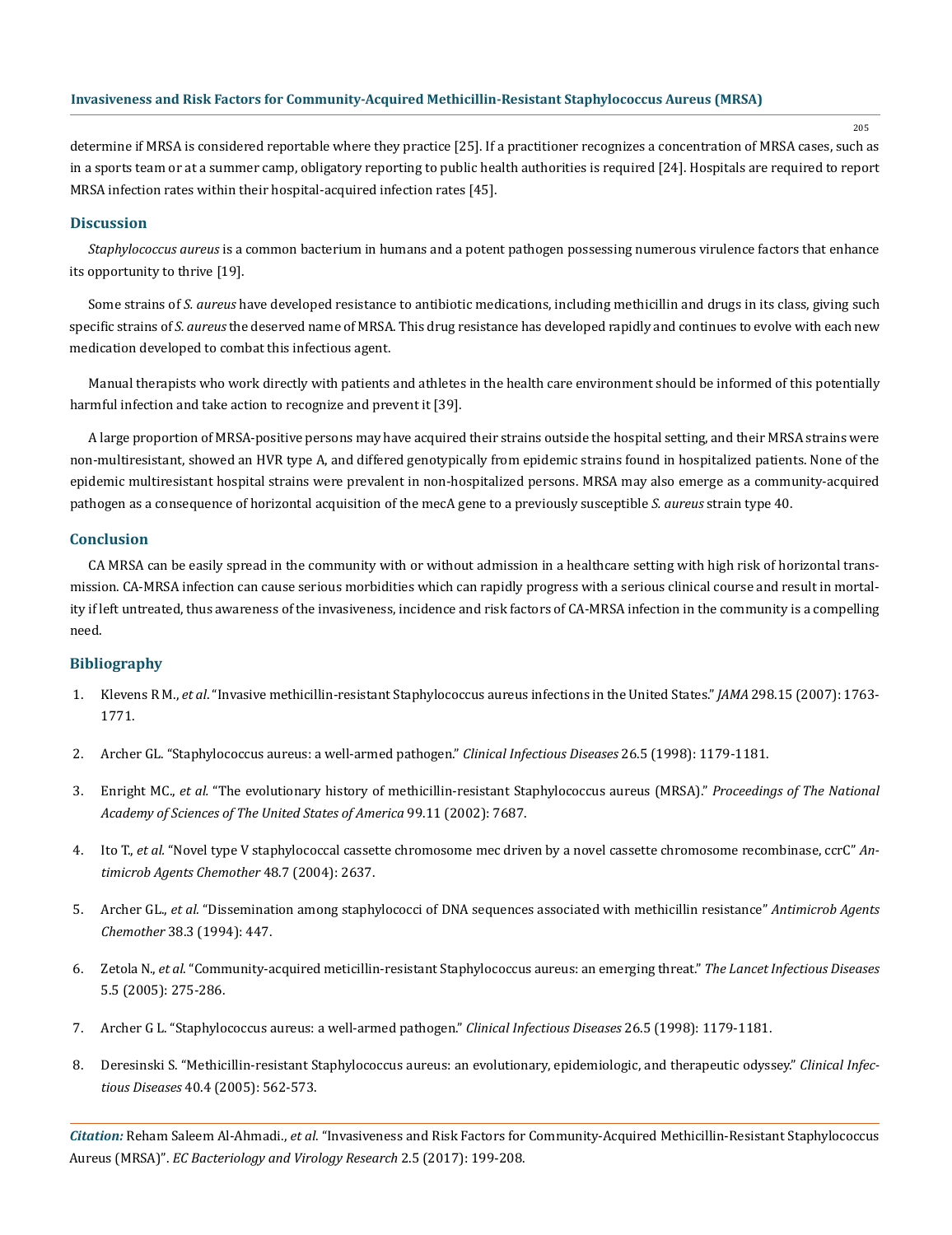206

- 9. Deleo F R., *et al.* ["Community-associated meticillin-resistant Staphylococcus aureus."](https://www.ncbi.nlm.nih.gov/pubmed/20206987) *Lancet* 375.9725 (2010): 1557-1568.
- 10. Moran G J., *et al.* "Methicillin-resistant S. aureus infections among patients in the emergency department." *The New England Journal of Medicine* 355.7(2006): 666-674.
- 11. [Parchman M L and Munoz A. "Risk factors for methicillin-resistant Staphylococcus aureus skin and soft tissue infections presenting](https://www.ncbi.nlm.nih.gov/pubmed/19587251)  [in primary care: A South Texas Ambulatory Research Network \(STARNet\) study."](https://www.ncbi.nlm.nih.gov/pubmed/19587251) *The Journal of the American Board of Family Medicine* [22.4 \(2009\): 375-379.](https://www.ncbi.nlm.nih.gov/pubmed/19587251)
- 12. Klevens R M., *et al*[. "Invasive methicillin-resistant Staphylococcus aureus infections in the United States."](https://www.ncbi.nlm.nih.gov/pubmed/17940231) *JAMA* 298.15 (2007): 1763- [1771.](https://www.ncbi.nlm.nih.gov/pubmed/17940231)
- 13. Moran GJ., *et al.* "Methicillin-resistant S. aureus infections among patients in the emergency department." *The New England Journal of Medicine* 355.7 (2006): 666-674.
- 14. Kowalski TJ., *et al.* ["Epidemiology, treatment, and prevention of community-acquired methicillin-resistant Staphylococcus aureus](https://www.ncbi.nlm.nih.gov/pubmed/16178500)  infections. *[Mayo Clinic Proceedings](https://www.ncbi.nlm.nih.gov/pubmed/16178500)* 80.9 (2005): 1201-1207.
- 15. Warren DK., *et al.* ["Outcome and attributable cost of ventilator-associated pneumonia among intensive care unit patients in a subur](https://www.ncbi.nlm.nih.gov/pubmed/12771596)ban medical center." *Critical Care Medicine* [31.5 \(2003\): 1312-1317.](https://www.ncbi.nlm.nih.gov/pubmed/12771596)
- 16. [Gosbell IB. "Epidemiology, clinical features and management of infections due to community methicillin-resistant Staphylococcus](https://www.ncbi.nlm.nih.gov/pubmed/16271056)  aureus (cMRSA)." *[Internal Medicine Journal](https://www.ncbi.nlm.nih.gov/pubmed/16271056)* 35 (2005): 2 S120-S135.
- 17. [Bradley SF. "Staphylococcus aureus pneumonia: emergence of MRSA in the community."](http://www.medscape.com/viewarticle/521338) *Seminars in Respiratory and Critical Care Medicine* [26.6 \(2005\): 643-649.](http://www.medscape.com/viewarticle/521338)
- 18. [Deurenberg R H and Stobberingh E E. "The evolution of](https://www.ncbi.nlm.nih.gov/pubmed/18718557) Staphylococcus aureus." *Infection, Genetics and Evolution* 8.6 (2008): 747- [763.](https://www.ncbi.nlm.nih.gov/pubmed/18718557)
- 19. Cotran R.S., *et al*. 6th ed. W.B. Saunders Company; Philadelphia: Robbins pathologic basis of disease (1999).
- 20. Durai R., *et al.* "Methicillin-resistant [Staphylococcus aureus: an update."](https://www.ncbi.nlm.nih.gov/pubmed/20451002) *AORN J* 91.5 (2010): 599-606.
- 21. Elston D M. "Community-acquired methicillin-resistant *Staphylococcus aureus*." *Journal of the American Academy of Dermatology* 56.1(2007): 1-16.
- 22. [Matouskova I and Janout V. Current knowledge of methicillin-resistant Staphylococcus aureus and community-associated methicil](https://www.ncbi.nlm.nih.gov/pubmed/19219207)[lin-resistant Staphylococcus aureus. Biomed Pap Med Fac Univ Palacky Olomouc Czech Repub 152.2 \(2008\): 191-202.](https://www.ncbi.nlm.nih.gov/pubmed/19219207)
- 23. Herman R.A., *et al.* ["Etiology and treatment of community-associated methicillin-resistant Staphylococcus aureus."](https://www.ncbi.nlm.nih.gov/pubmed/18216006) *American Journal [of Health-System Pharmacy](https://www.ncbi.nlm.nih.gov/pubmed/18216006)* 65.3 (2008): 219-225.
- 24. Heymann D L. American Public Health Association. 19<sup>th</sup> ed. American Public Health Association; Washington, DC: Control of communicable diseases manual (2008).
- 25. Workplace safety and health topics: MRSA and the workplace. Centers for Disease Control and Prevention; Atlanta: (2010).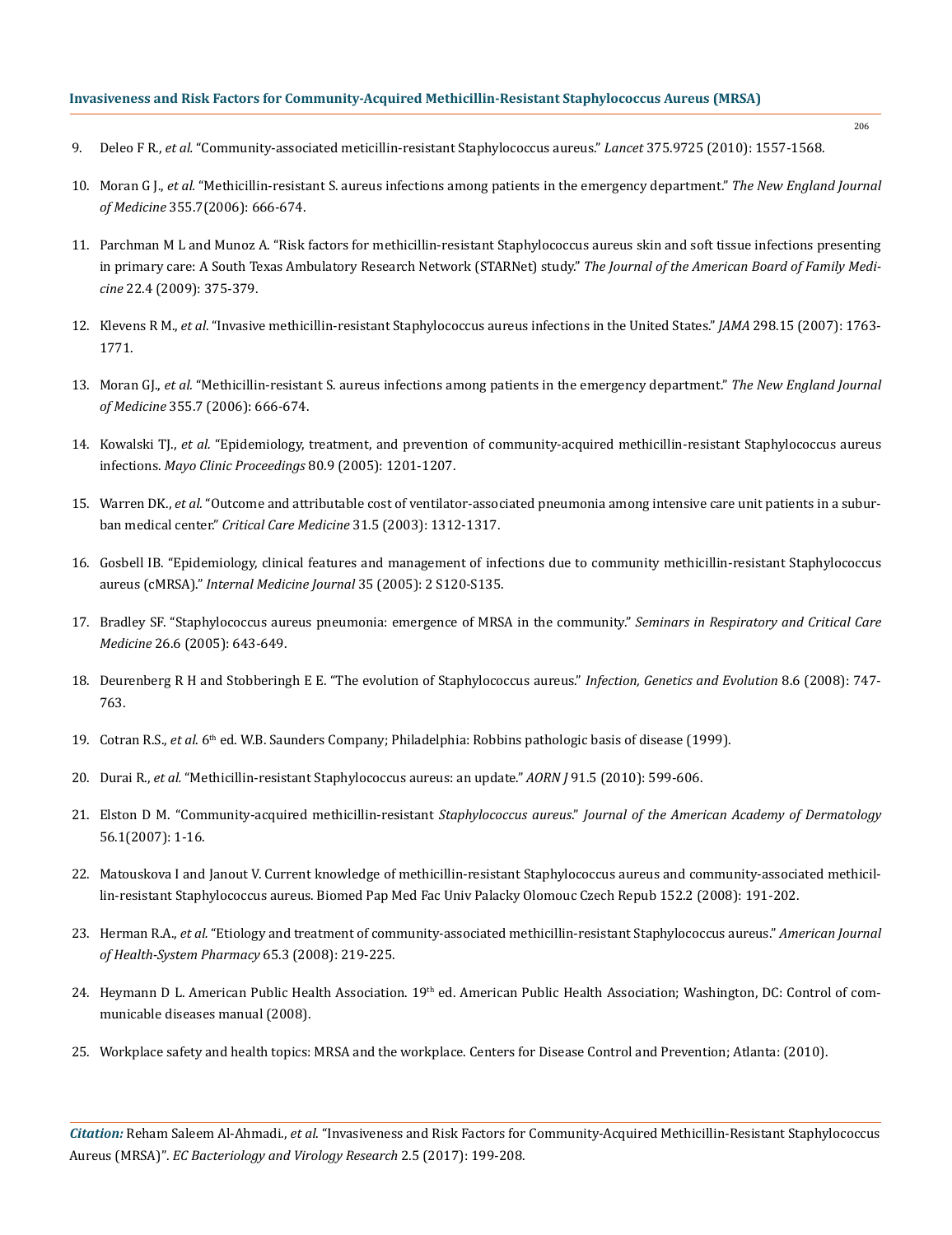- 26. [Roberts S S and Kazragis R.J. "Methicillin-resistant Staphylococcus aureus infections in U.S. service members deployed to Iraq."](https://www.ncbi.nlm.nih.gov/pubmed/19485112) *Military Medicine* [174.4 \(2009\): 408-411.](https://www.ncbi.nlm.nih.gov/pubmed/19485112)
- 27. Maree C L., *et al.* ["Risk factors for infection and colonization with community-associated methicillin-resistant Staphylococcus au](https://www.ncbi.nlm.nih.gov/pubmed/21034197)[reusin the Los Angeles County jail: a case-control study."](https://www.ncbi.nlm.nih.gov/pubmed/21034197) *Clinical Infectious Diseases* 51.11 (2010): 1248-1257.
- 28. Morita J E., *et al.* ["Survey of methicillin-resistant Staphylococcus aureus \(MRSA\) carriage in healthy college students"](https://www.ncbi.nlm.nih.gov/pubmed/17941374) *Hawai'i Journal of Medicine* [66.8 \(2007\): 213-215.](https://www.ncbi.nlm.nih.gov/pubmed/17941374)
- 29. Fritz S.A., *et al.* ["Prevalence of and risk factors for community-acquired methicillin-resistant and methicillin-sensitive Staphylococcus](https://www.ncbi.nlm.nih.gov/pubmed/18519477) [aureus colonization in children seen in a practice-based research network."](https://www.ncbi.nlm.nih.gov/pubmed/18519477) *Pediatrics* 121.6(2008): 1090-1098.
- 30. Stevens DL., *et al.* ["Practice guidelines for the diagnosis and management of skin and soft-tissue infections."](https://oup.silverchair-cdn.com/oup/backfile/Content_public/Journal/cid/41/10/10.1086/497143/3/41-10-1373.pdf?Expires=1488264460&Signature=fRmJFwfyvtOj2qWSLwTZ8BezrlR-bQQTHHvVrx2MhJNYSvmvQfoepekRTcjOGqXyA~8i4GV~xZWFYI6Wbk-WdgkIXODQUa2VO4aaY1Hf-dN~6F3KV7J1eOolooHMkWL-BU2LSn1jo9Vl7rHsafVOBNgsahoU7CvPYkkhdimAL0nWePIPpn6Ig1cxe8h7Ts5kfPsZx4bu7n-hmId52ZFQ3GvbPSrWDWWj12vD2tnmWrxkK9D3ped1GYswdl1~S9FzIFwleYpCpYB8Ed0Ug6J1pZBe~2pEQRUsJgxvcn2LnXwEvTyluhkoTOpQWk5mgq2mT8kPQBeJNPTez4wM5vDTZg__&Key-Pair-Id=APKAIUCZBIA4LVPAVW3Q) *Clinical Infectious Diseases* [41.10 \(2005\): 1373-1406.](https://oup.silverchair-cdn.com/oup/backfile/Content_public/Journal/cid/41/10/10.1086/497143/3/41-10-1373.pdf?Expires=1488264460&Signature=fRmJFwfyvtOj2qWSLwTZ8BezrlR-bQQTHHvVrx2MhJNYSvmvQfoepekRTcjOGqXyA~8i4GV~xZWFYI6Wbk-WdgkIXODQUa2VO4aaY1Hf-dN~6F3KV7J1eOolooHMkWL-BU2LSn1jo9Vl7rHsafVOBNgsahoU7CvPYkkhdimAL0nWePIPpn6Ig1cxe8h7Ts5kfPsZx4bu7n-hmId52ZFQ3GvbPSrWDWWj12vD2tnmWrxkK9D3ped1GYswdl1~S9FzIFwleYpCpYB8Ed0Ug6J1pZBe~2pEQRUsJgxvcn2LnXwEvTyluhkoTOpQWk5mgq2mT8kPQBeJNPTez4wM5vDTZg__&Key-Pair-Id=APKAIUCZBIA4LVPAVW3Q)
- 31. [Centers for Disease Control and Prevention. "Active Bacterial Core Surveillance Report, Emerging Infections Program Network, Meth](https://academic.oup.com/cid/article/46/Supplement_5/S378/474128/Pneumonia-Caused-by-Methicillin-Resistant)icillin-Resistant [Staphylococcus aureus" \(2008\).](https://academic.oup.com/cid/article/46/Supplement_5/S378/474128/Pneumonia-Caused-by-Methicillin-Resistant)
- 32. Rubinstein E., *et al.* ["Pneumonia caused by Methicillin-resistant Staphylococcus aureus."](https://academic.oup.com/cid/article/46/Supplement_5/S378/474128/Pneumonia-Caused-by-Methicillin-Resistant) *Clinical Infectious Diseases* 46 (2008): S378- [S385.](https://academic.oup.com/cid/article/46/Supplement_5/S378/474128/Pneumonia-Caused-by-Methicillin-Resistant)
- 33. K Z Vardakas., *et al.* ["Incidence, characteristics and outcomes of patients with severe community acquired-MRSA pneumonia."](https://www.ncbi.nlm.nih.gov/pubmed/19541719) *Euro[pean Respiratory Journal](https://www.ncbi.nlm.nih.gov/pubmed/19541719)* 34.5 (2009): 1148-1158.
- 34. [Tang Y W and Stratton C W. "Staphylococcus aureus: an old pathogen with new weapons."](https://www.ncbi.nlm.nih.gov/pubmed/20513547) *Clinics in Laboratory Medicine* 30.1 (2010): [179-208.](https://www.ncbi.nlm.nih.gov/pubmed/20513547)
- 35. [Patel M. "Community-associated meticillin-resistant Staphylococcus aureus infections: epidemiology, recognition and management."](https://www.ncbi.nlm.nih.gov/pubmed/19405550) *Drugs* [69.6\(2009\): 693–716.](https://www.ncbi.nlm.nih.gov/pubmed/19405550)
- 36. [Centers for Disease Control and Prevention. Centers for Disease Control and Prevention; Atlanta: Symptoms of MRSA \(2010\)..](http://www.cdc.gov/mrsa/symptoms/index.html)
- 37. Begier E.M., *et al.* ["A high-morbidity outbreak of methicillin-resistant Staphylococcus aureus among players on a college football](https://academic.oup.com/cid/article/39/10/1446/457519/A-High-Morbidity-Outbreak-of-Methicillin-Resistant) [team, facilitated by cosmetic body shaving and turf burns."](https://academic.oup.com/cid/article/39/10/1446/457519/A-High-Morbidity-Outbreak-of-Methicillin-Resistant) *Clinical Infectious Diseases* 39.10 (2004): 1446-1453.
- 38. Morrison-Rodriguez S M., *et al.* ["Community-associated methicillin-resistant Staphylococcus aureus infections at an Army training](https://www.ncbi.nlm.nih.gov/pubmed/20096150) installation." *[Epidemiology & Infection](https://www.ncbi.nlm.nih.gov/pubmed/20096150)* 138.5 (2010): 721-729.
- 39. Bart N Green., *et al*[. "Methicillin-resistant Staphylococcus aureus: an overview for manual therapists"](https://www.ncbi.nlm.nih.gov/pmc/articles/PMC3315869/) *Journal of Chiropractic Medicine* [11.1 \(2012\): 64-76.](https://www.ncbi.nlm.nih.gov/pmc/articles/PMC3315869/)
- 40. Salmenlinna S., *et al.* ["Community-Acquired Methicillin-Resistant Staphylococcus aureus, Finland."](https://wwwnc.cdc.gov/eid/article/8/6/01-0313_article) *Emerging Infectious Diseases* 8.6 [\(2002\): 602-607.](https://wwwnc.cdc.gov/eid/article/8/6/01-0313_article)
- 41. [Oliveira DC and de Lencastre H. "Multiplex PCR strategy for rapid identification of structural types and variants of the mec element](https://www.ncbi.nlm.nih.gov/pubmed/12069968) [in methicillin-resistant Staphylococcus aureus."](https://www.ncbi.nlm.nih.gov/pubmed/12069968) *Antimicrob Agents Chemother* 46.7 (2002): 2155-2161.

*Citation:* Reham Saleem Al-Ahmadi., *et al*. "Invasiveness and Risk Factors for Community-Acquired Methicillin-Resistant Staphylococcus Aureus (MRSA)". *EC Bacteriology and Virology Research* 2.5 (2017): 199-208.